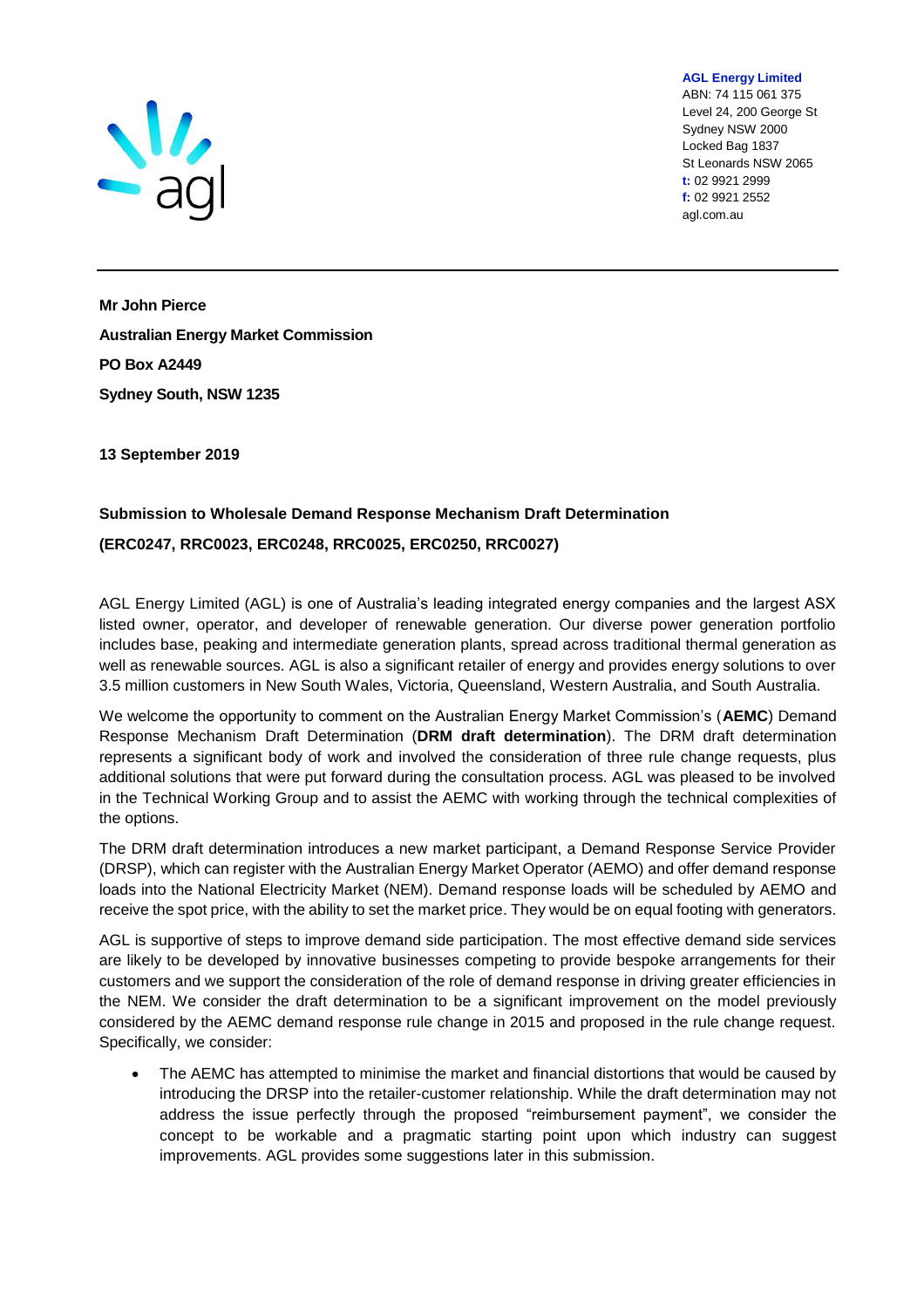

- The proposal to consider the participation of small customers at a later date will enable the AEMC to make sure that adequate customer protections are in place, if it is decided that additional protections are necessary. It would also provide an opportunity to test the DRM scheduling mechanism and performance of baselines on large customers, prior to rolling this mechanism out to large aggregated portfolios of small customers. This will ensure the DRM is working effectively before involving small customers in scheduled demand response. In the meantime, AGL notes that small customers can participate in demand response activities through their retailer or third-party providers providing network services or FCAS. Further, the "regulatory sandbox" and ARENA and government trials will provide opportunities to continue learning in this space. As noted in our submission to the consultation paper, the AEMC may decide that another type of mechanism is more appropriate to compensate customers for the value of their demand response or demand shifting activities, that does not rely on that customer needing an accurate baseline for AEMO scheduling and settlement purposes.
- The AEMC has taken on board industry's concerns with implementing the DRM draft determination alongside the five-minute settlement reforms, which are a significant implementation task and high impact to the market and our customers should it not be completed in time. The DRM implementation date of 1 July 2022 allows AEMO and industry to focus on implementing the five-minute settlement reforms by 1 July 2021, prior to implementing the DRM reforms.

While AGL is broadly supportive of the DRM draft determination, there are several design elements that we consider could be improved, and we have several remaining concerns that we wish to re-iterate. Attachment A to this submission provides feedback on the different parts of the draft determination.

AGL also acknowledges the AEMC's characterisation of the DRM as a transitional step towards a two-sided market, with both supply and demand actively involved in setting the market price. The DRM draft determination notes that the DRM may be limited in the volumes that can participate and that the energy market will outgrow the DRM. AGL would be happy to be involved in policy discussions about a two-sided market to investigate the merits and how such a market could be designed. However, we then reiterate that implementation costs for the DRM (particularly for AEMO) must not be significant.

If you have any queries about this submission, please contact Jenessa Rabone on (02) 9921 2323 or [JRabone@agl.com.au.](mailto:JRabone@agl.com.au)

Yours sincerely,

Elizabeth Molyneux General Manager Energy Markets Regulation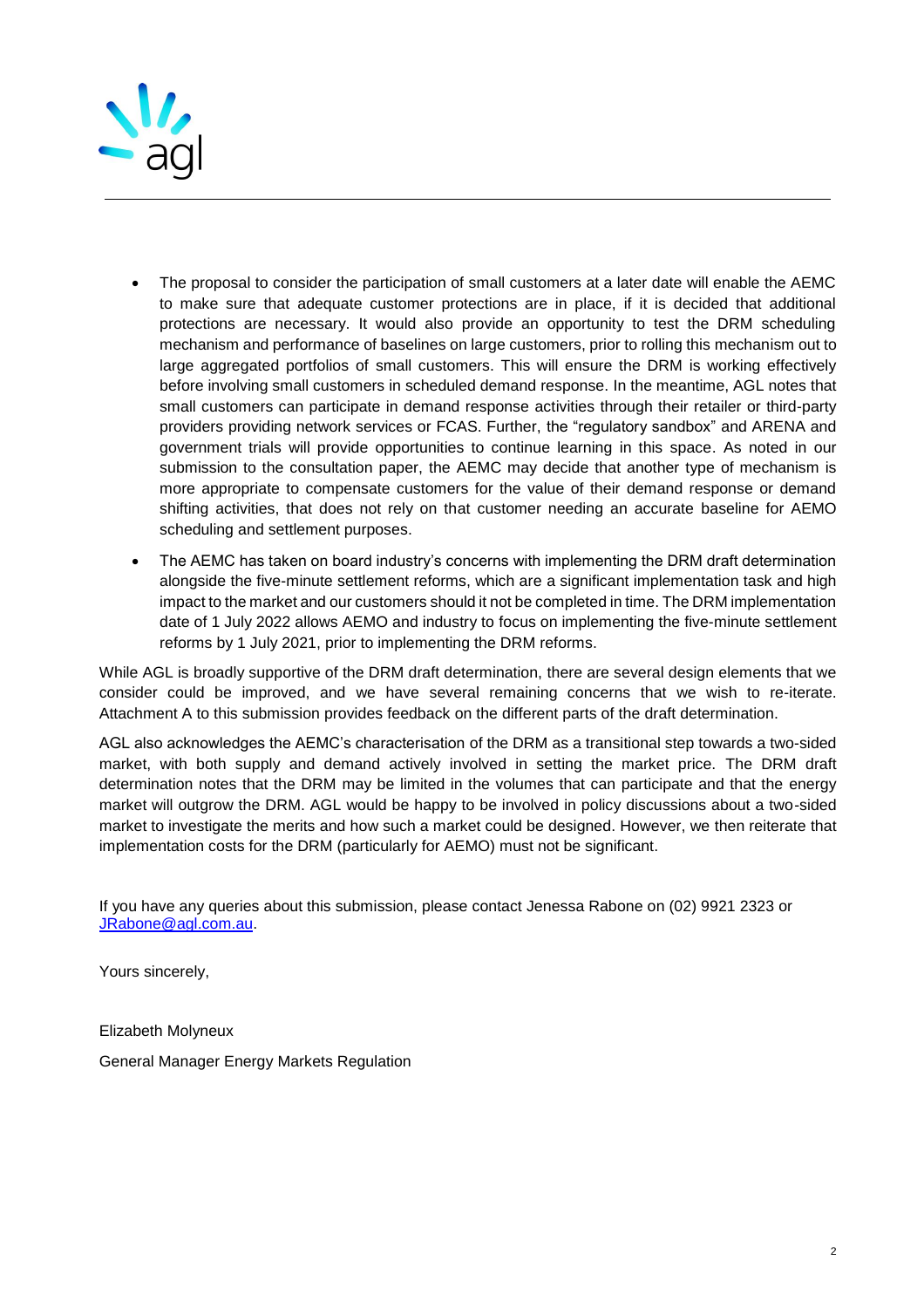

### **Attachment A**

#### **1. Participation of large and small customers**

The draft rule applies only to large customer loads. The AEMC notes that it will consider whether appropriate consumer protections need to be applied to parties providing services behind the meter (which would include the DRSP) prior to considering whether the DRM should be available to small customer loads. The AEMC further notes that it could be possible for small customers to be included in the DRM by the proposed implementation date of 1 July 2022.

AGL is supportive of the AEMC reviewing small customer protections in light of the new types of service providers in the energy market. This question is wider than the services to be provided by the DRSP. As more types of companies become involved in providing energy related services, it will be important to make sure that appropriate protections are in place – whether through the Retail Law and Rules or other consumer protection laws.

To implement the DRM for large customers, AEMO will be required to develop a new scheduling and settlement system. AGL considers it prudent to ensure any issues with scheduling systems and with the use of baselines in settlement are largely resolved before allowing large portfolios of small customer loads to be scheduled in the DRM. Scheduling of small customer loads into the NEM will be a significant task.

We also note that there is no urgency for the inclusion of small customers with regard to achieving the objectives of the rule change - promoting greater levels of wholesale demand response and assisting with peak demand issues. There are large volumes of large customer load to achieve these outcomes. AGL suggests that the AEMC work towards the inclusion of small customers in a steady and thoughtful manner. As discussed in our previous submission, we do not necessarily believe the DRM is the right mechanism for encouraging small customers to shift demand from high demand to low demand periods.

In the meantime, small customer loads are able to participate in other programs that do not require scheduling and the use of baselines in AEMO settlement, such as through retailer led wholesale demand response, demand response for network services, FCAS or the RERT. AGL is enabling small customer participation through its VPP trial in South Australia and demand response trial in NSW. AGL has also recently launched a battery orchestration service across the NEM. We anticipate that improved Consumer Data Rights to share consumption and other energy data will increase competition for energy services and help small customers to make more informed choices.

### **DRM adaptations for small customers**

Should small customers be included in the DRM, AGL considers it important that baselines that are used in settlement must still be accurate. However, retail pricing for small customers is approached differently than for large customers. Small customers loads are considered and hedged as a portfolio, unlike large customer loads which are typically priced individually. It may be possible that small customer demand response could be assessed and settled as a portfolio for each retailer. This may help to address the issue that small customer loads are unlikely to ever individually have an accurate baseline.

For example, if a DRSP has 10,000 customers in a portfolio and these are split between 5 retailers, the customers could be grouped by retailer and a baseline could be applied to each group. While the full 10,000 customer loads may form the "scheduled WDR unit", there would be five "WDR unit" equivalents against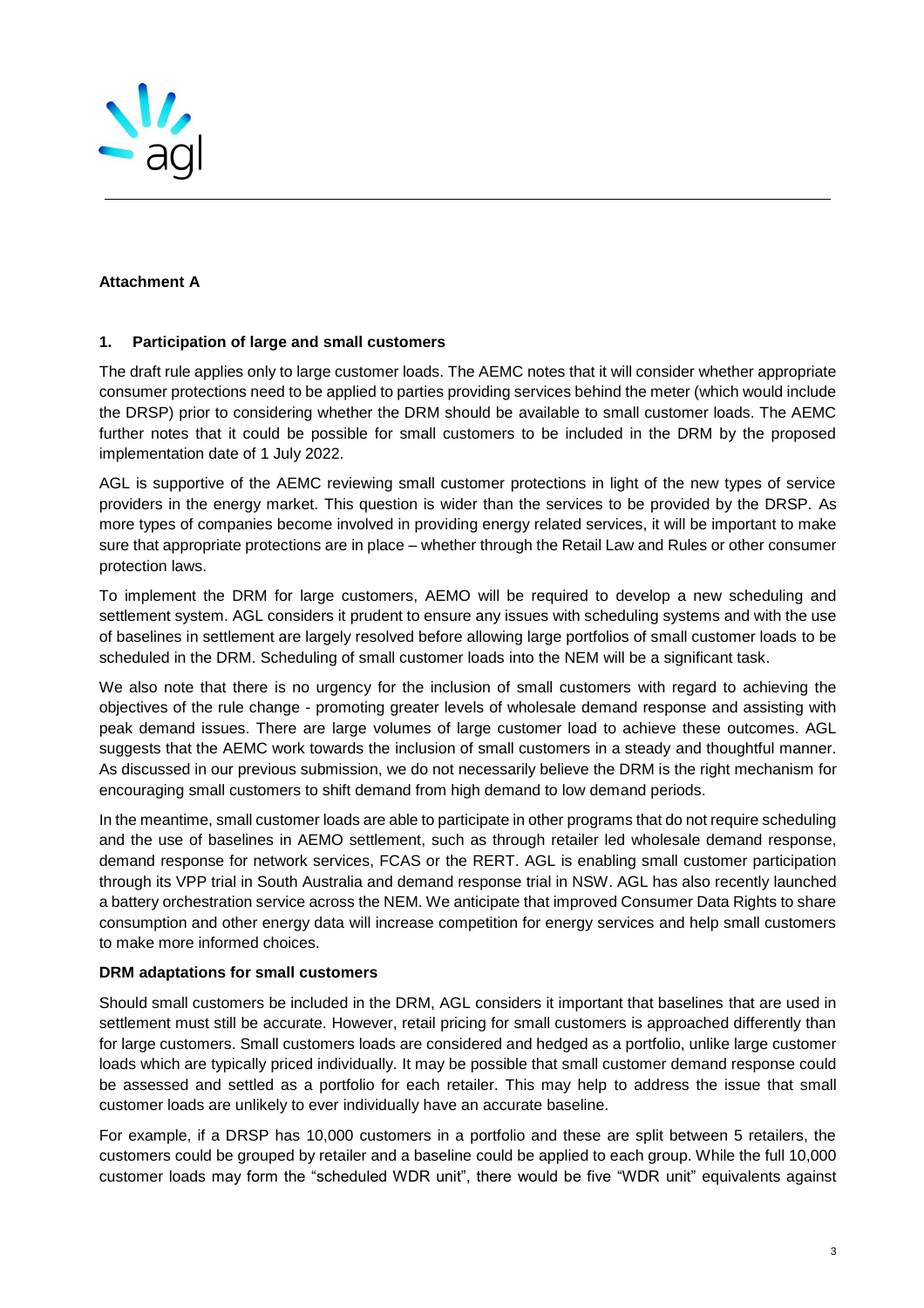

which the baseline is assessed. This way, the retailer is only being charged for the DR performed by its small customers.

There may be further adaptations or differences that AGL has not immediately identified and these would be worked through in a future rule change process.

## **2. Registration, Central Dispatch and Information Provision**

AGL is supportive of the principle that demand response loads must comply with similar obligations as generators, including:

- Providing information about future availability to AEMO as part of the ESOO, MT PASA and ST PASA.
- Participating in central dispatch. While the demand response loads must provide availability in predispatch, we agree that it would be onerous to require demand response loads to participate in every dispatch interval and support the proposal that they can choose when to participate.
- Should they choose to participate in a dispatch interval, following their dispatch targets.
- Being exposed to causer pays, should dispatch targets not be followed.

Under the draft determination, should a DRSP be dispatched to provide 0 MW of demand response it would be expected to not provide any demand response, however causer pays is not applied. AGL seeks clarification on whether there is any other incentive for the DRSP to follow the dispatch instructions (or penalty for not following a 0 MW instruction), or whether the DRSP is free to participate in other forms of demand response during those dispatch intervals (such as network services or FCAS). If a DRSP is expected to follow a 0 MW dispatch instruction, we suggest that auditing is performed to monitor compliance and identify circumstances where the demand response would have occurred anyway (the demand response is not "additional").

AGL considers it to be an efficient outcome that companies provide multiple services from their investments. AGL sees no reason for the DRSP to be excluded from offering other services (apart from the proposed restrictions around participating in the RERT). The DRSP should be able to "value stack" services from their demand response capability, so long at they are not providing multiple demand response services in the same dispatch interval (which would not meet the requirements of being "additional"). We note that the parties buying the services often ask for exclusivity, for example networks seeking demand response agreements, and this would need to be managed by the DRSP.

### **Registration**

The registration process outlined by the AEMC for both the DRSP and demand response loads is supported. We note the importance that individual customer loads are assessed against technical requirements and baselines, given the retailer of that customer will be required to pay for the demand response volumes provided by that customer. If this was assessed only at a portfolio level and the customers within the portfolio were with different retailers, there would be no transparency around which customers were providing the demand response and which retailers should be charged for the demand response.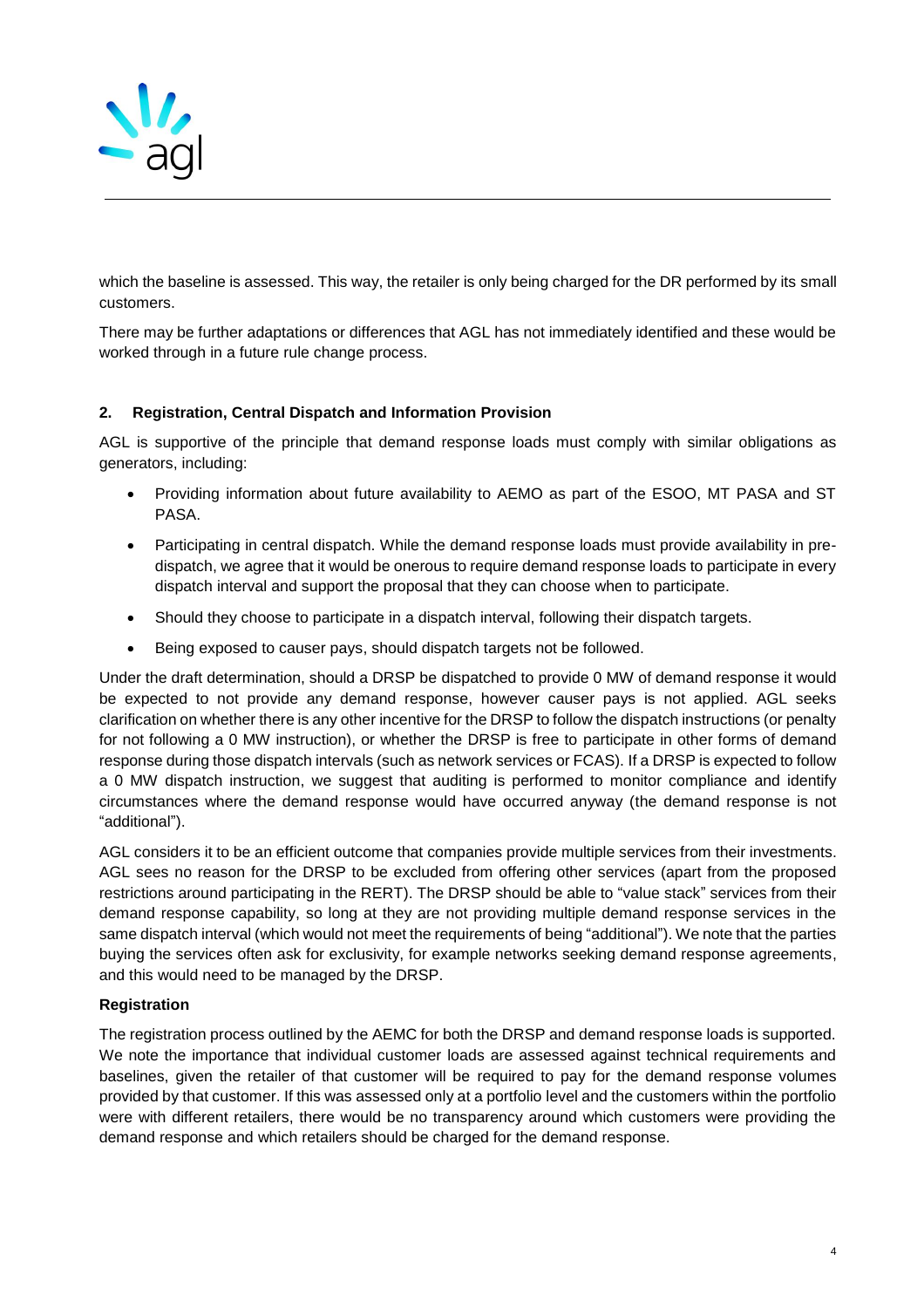

The draft determination proposes that the existing MASP participant category would be combined with the new DRSP category, as they would both involve customer loads. Then, the DRSP could have its loads classified to provide FCAS (previously the MASP) or demand response. AGL does not have any concerns with this proposal, so long as existing MASP are deemed into the new framework and are not required to reregister.

Under the draft rule, DRSPs would not be subject to AEMO directions, as this could be an onerous requirement on the large customer. However, MASPs are currently subject to directions for the provision of FCAS. The AEMC could consider another option for the DRSP with demand response loads; that it could be subject to directions during dispatch intervals where it has previously indicated that it would participate in the market (ie it was available during pre-dispatch).

## **Information**

AGL is supportive of the retailer being notified when one of its customers engages a DRSP and the baseline that will be applied to the customer. This should occur in a timely manner.

AGL would also request access to the following information, which could potentially also be made available through updates to MSATS:

- 1. The MW of the customer's load that is registered for demand response. This will help retailers to understand the potential risk of exposure to DR volumes.
- 2. Whether the customer will engage in load shifting as part of any demand response event. This will help retailers to understand the potential variability in the customer's load and to manage the risk of being unexpectedly short in the market.
- 3. When requesting historical data from AEMO for a prospective customer, receiving data on any demand response volumes in addition to meter data. This will be needed to inform pricing for large customers. If retailers only receive meter data going forward, that is not the complete picture of the customer's energy activities.

AGL is also supportive of the proposed improvements to AEMO's demand side participation portal, which will assist with improving transparency of the levels of demand response volumes available in the market.

### **3. Baselines**

The Draft Determination involves the use of baselines in the calculation of settlement volumes, to estimate how much demand response has been provided. AEMO would be responsible for: determining appropriate metrics for the accuracy and bias of baselines; establishing or approving baseline methodologies; and testing of demand response loads against their chosen baseline.

### **Accuracy**

AGL considers the way in which baselines are used in settlement could be the difference between a successful scheme and one that causes market distortions and costs.

The Draft Determination is based on the assumption that baselines will be "sufficiently accurate" and would create no additional costs on the market – what would have been paid to generators is instead being paid to the DRSP.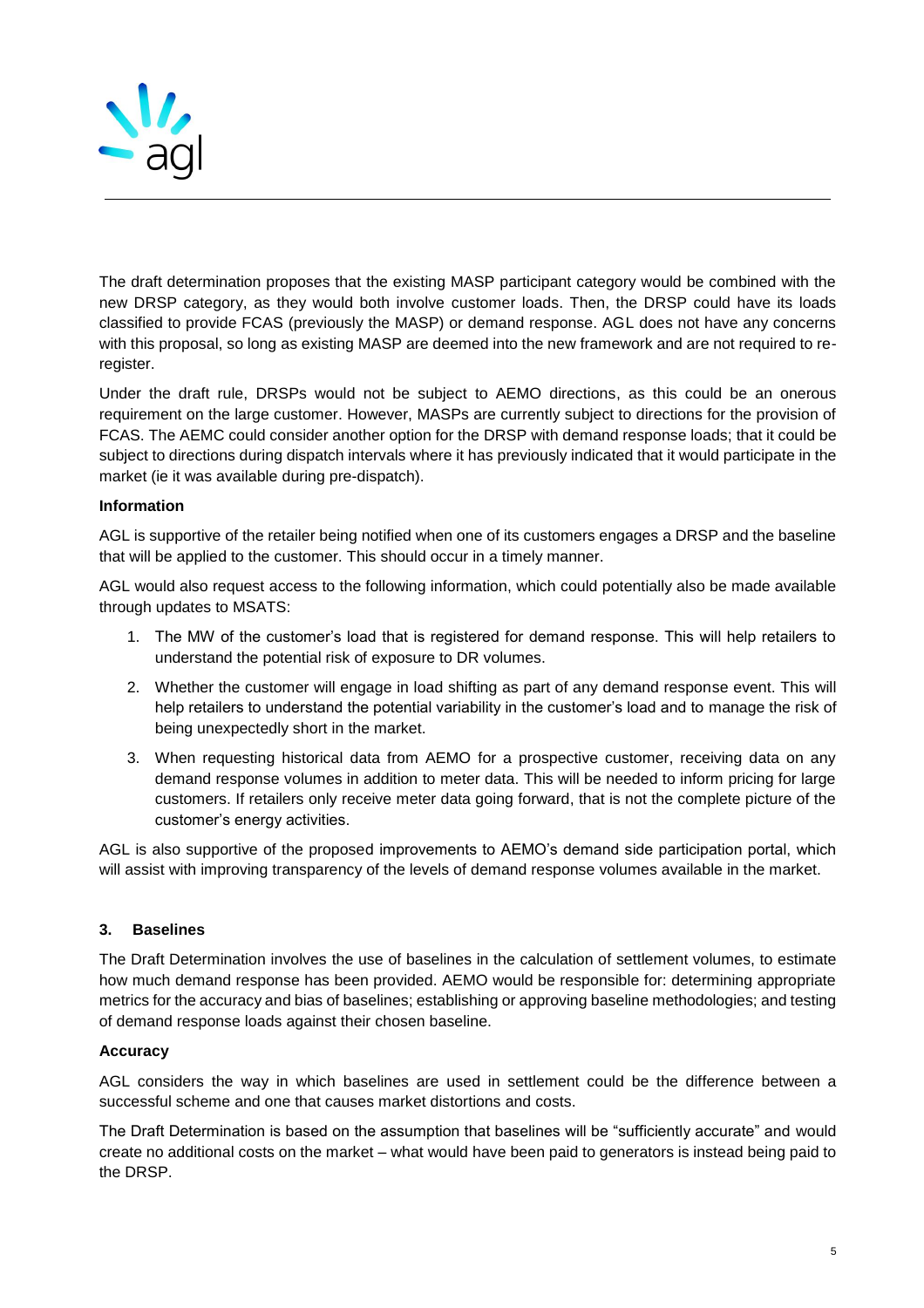

If the baseline is inaccurate, the DRSP will either be over-paid or under-paid the efficient amount. The AEMC notes that if the baseline is correct on average, then over time the fair value of demand response should be exchanged between the retailer and DRSP. However, we anticipate the DRSP will be monitoring the energy use of the customer against the baseline in real time, and only bidding into the market under favourable conditions. DRSPs would not necessarily be manipulating the baseline or using a biased baseline, but simply bidding in to maximise profits (as would be expected). Therefore, it is likely that any baseline inaccuracies will tend to overpay the DRSP.

For this reason, we consider it vital for the operation of the DRM that baselines be as accurate as possible.

The draft rule does not include the metrics for baseline accuracy, and these would instead be determined by AEMO, and potentially tightened over time. While we appreciate the greater flexibility that this approach provides, neither the AEMC nor AEMO have provided an indication of what they currently consider to be an appropriate level of baseline accuracy. This leaves AGL with concern about the efficacy of the DRM.

The regulated accuracy of measured energy in the NEM is generally between +/- 0.5% and +/- 2.0% at rated load, depending on the size of the customer. AGL suspects that current assessments of an "accurate" baseline in literature on demand response would be in the order of +/- 20% to +/- 30%. This may be acceptable to parties in bilateral agreements to provide demand response but is a significant risk and cost to the NEM if used in centralised settlement. AGL considers the baseline accuracy for the DRM should be an order of magnitude lower than this.

The temporal aspect of baseline accuracy is also important and will need to be defined. A baseline may be +/- 5.0% accurate over the course of a year, whereas the maximum inaccuracy over the course of any day could be significantly higher. From a retailer perspective, the baseline accuracy should reflect the maximum amount that a retailer could be over or under-hedged for that customer (not an average). It would also ideally be accurate within a five-minute market.

AGL suggests that the AEMC indicate the minimum expected level of accuracy on which the decision to proceed with the DRM is being based. This could be a statement in the final determination to provide a starting point for AEMO's procedures, or the Rules could include a minimum accuracy requirement which could still be tightened over time in AEMO procedures.

### **Process**

AGL is supportive of baselines being assessed against the accuracy and other metrics during classification and ongoing periodically. As discussed above, the performance of baselines will be key to the success of the DRM.

AGL is also supportive of AEMO reviewing baselines and tightening the metrics to increase accuracy over time. This provides an incentive for other participants (non-DRSPs) to submit baselines that provide greater accuracy. While under the draft rule there would be no immediate obligation on DRSPs to use these baselines, over time the DRSP may switch to these more accurate baselines as AEMO's metrics tighten.

The Draft Determination is silent on whether there should be any restrictions around how often baselines can be changed, or any timing requirements between a baseline being applied to a customer and that baseline taking effect. Baselines will feed into retailer forecasting systems and potentially will be used to inform the retail contract with a customer. If a new baseline takes effect immediately upon request to AEMO, retailers would not have sufficient time to incorporate the new baseline into its systems. We anticipate that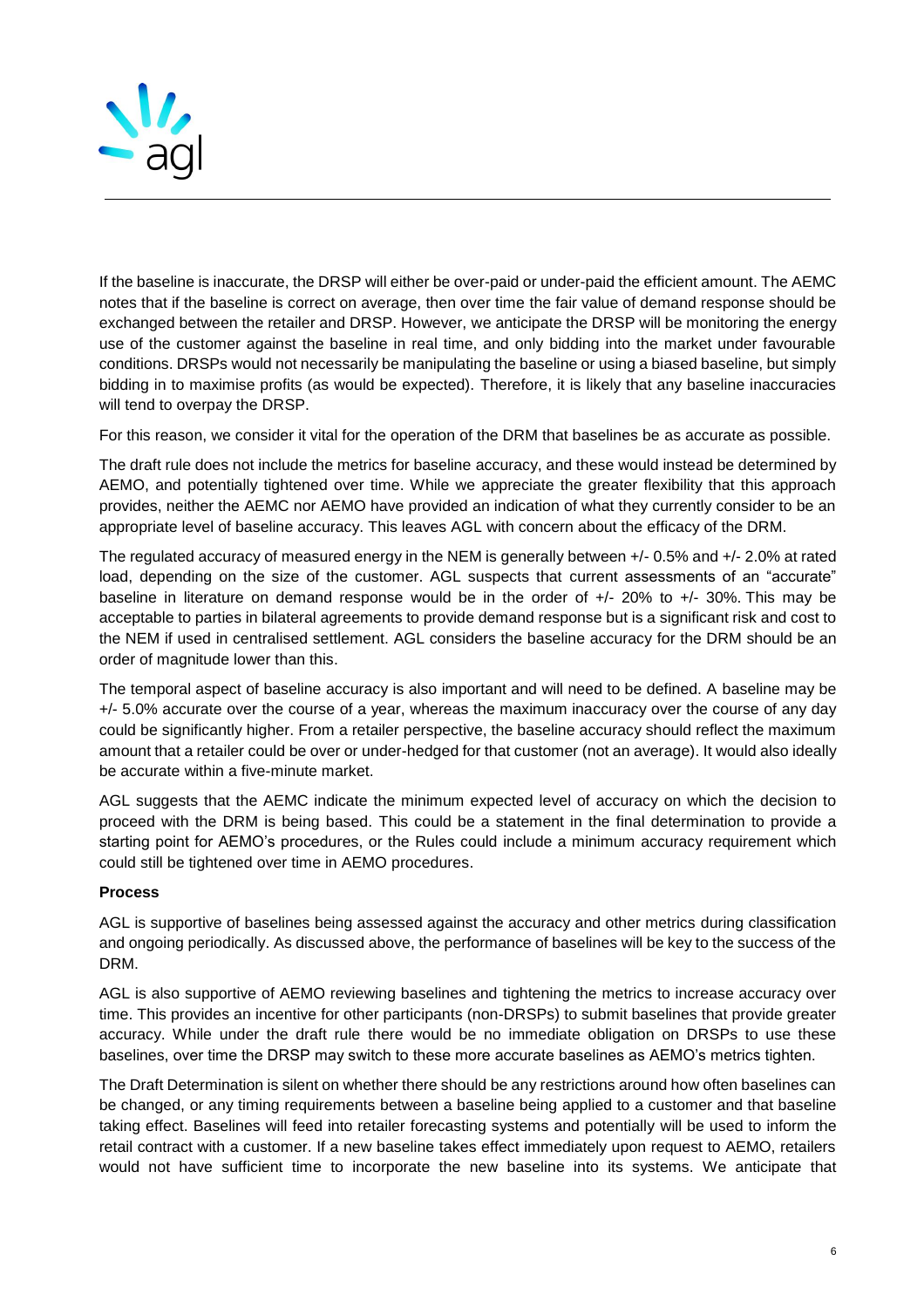

incorporating new baselines into forecasting systems could take several weeks and therefore suggest a delay of up to a month. AGL appreciates that such detail may not be appropriate for inclusion in the rules. If this is the case it should be considered for inclusion in AEMO's procedures.

AGL also suggests that there should be a dispute mechanism for retailers should they disagree with the baseline being applied to its customer, for example if we consider it does not meet the accuracy or other requirements for that customer.

## **4. Settlement and cost recovery**

The Draft Determination includes a payment that flows from the DRSP to the customer's retailer. This 'reimbursement' payment aims to compensate retailers for the revenue foregone from the customer participating in the demand response.

AGL is supportive of this concept. The retailer manages the spot price risk for the customer and provides a tariff that reflects the costs of managing that spot price risk. Risk management could include the purchase of forward contracts (swaps and caps), running generation assets, or taking on the risk of spot price exposure. The consumption profile of the customer is examined to determine the best combination of risk management strategies to use. When a customer unexpectedly reduces demand, or shifts demand to another time in the day, the retailer can find itself under or over-hedged, at unnecessary cost. The reimbursement rate addresses the scenario where a customer reduces demand but does not address the risk of being under-hedged should the customer shift its load.

In the Draft Determination, the reimbursement rate is proposed as an average wholesale spot price. While AGL agrees that it is not practical or necessary for the reimbursement rate to be at the customer's actual retail tariff rate, we consider the average spot price does not reflect the typical costs of managing price risk for the customer during times where demand response under the DRM is likely to occur – that is, times of high spot price and peak demand.

AGL suggests the reimbursement rate should be based on the costs of peak forward contracts in each jurisdiction. This is necessary to reflect the different hedging costs in different NEM regions. At the start of each quarter, the AER could determine the average cost of the peak forward contracts for that upcoming quarter.

The peak forward contract price is a more appropriate proxy for the costs of hedging a customer with relatively flat and predictable load, who is participating in demand response during peak demand times.

While AGL is supportive of the concept of the reimbursement payment, we note that any reimbursement rate will not accurately accommodate the costs of hedging for all customers (who naturally have different usage and risk profiles) and all retailer models. We suggest the AEMC consider whether there are any specific scenarios that lead to inequitable outcomes or provide the wrong incentives.

For example, loads on spot price pass through contracts already have a strong incentive to reduce demand when spot prices are high. If these customers participate in the DRM and are paid for demand response, the retailer would be charged for demand response volumes, but was not asked to managed the spot price risk for that customer. AGL suggests that customers on these types of contracts be excluded from the DRM.

AGL also seeks clarification on the financial flows should a customer consume higher energy volumes than their baseline while being dispatched to provide demand response. The draft determination noted that the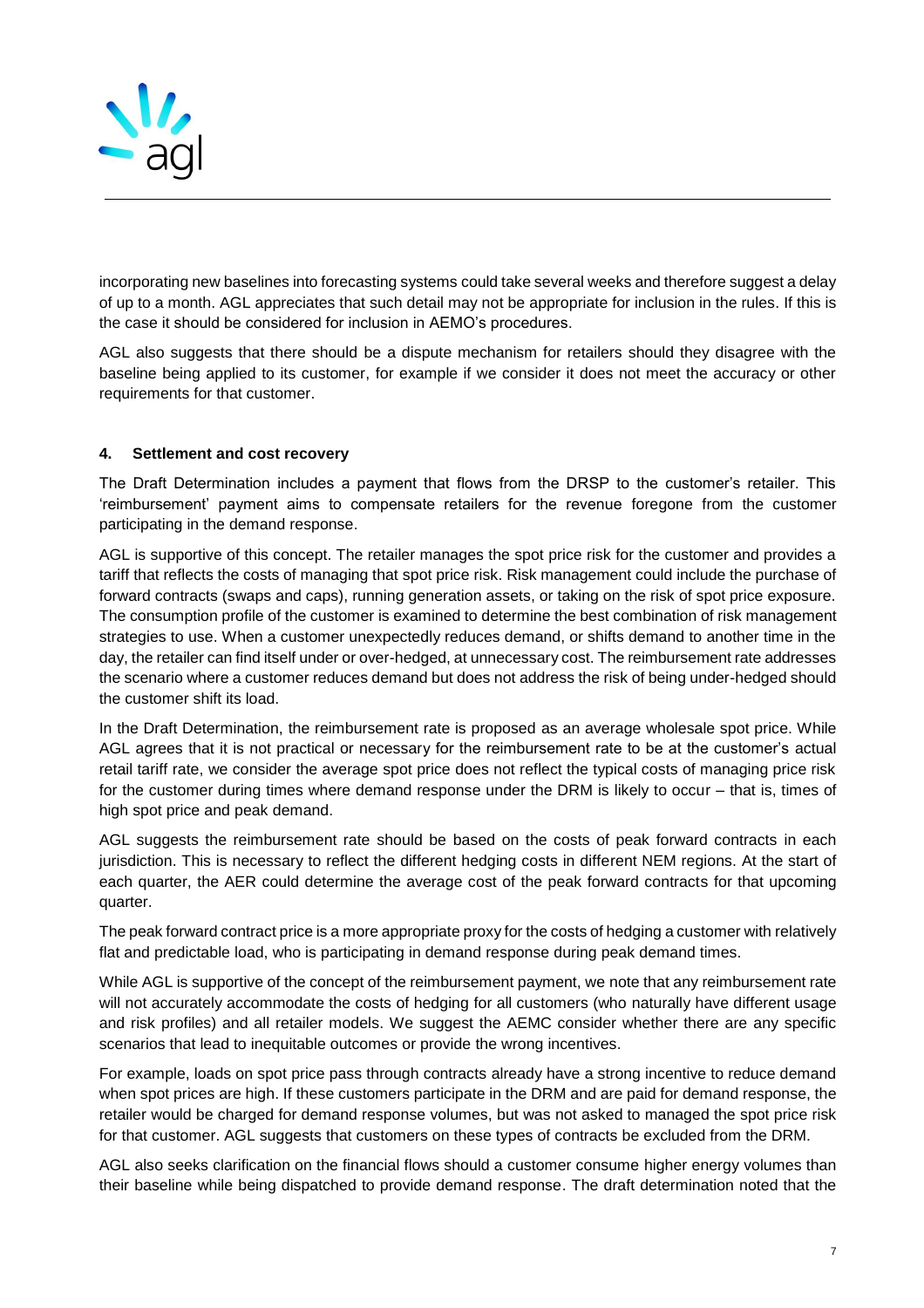

DRSP would be exposed to negative financial flows, but it's not clear whether this involves a complete reversal of payments between the DRSP and retailer, and whether it involves the spot price payments and/or the reimbursement rate payments.

## **5. Implementation and system changes**

### **Implementation**

AGL is supportive of implementing the DRM after the five-minute settlement reforms are complete. The fiveminute settlement reforms are a significant change to the current operation of the NEM. Industry and AEMO must focus on finalising that reform and ensuring the market is operating properly, given the implications should there be issues with those systems on the go-live date.

We note that while five-minute settlement will be implemented on 1 July 2021, it will not be completed. With a reform of that size and significance, there will be a substantial amount of work following the go-live date to address issues as they arise. There will also be continued work to implement the global settlements changes by February 2022. This should be taken into account when considering an appropriate implementation date for the DRM. There will be high levels of overlap between five-minute settlement, global settlement and the DRM, with regard to AEMO's resources and for participants.

AEMO will be required to develop a scheduling and settlement system for the DRM, as well as changes to MSATS and other systems. We anticipate that to meet the implementation timeframe of 1 July 2022, some aspects of the DRM would need to be designed and commenced building by AEMO well before five-minute settlement commences. However, other aspects may not be able to be changed by AEMO until after fiveminute settlement commences, as to not interrupt those systems while they are still being rolled out. We suggest that prior to making the final determination, AEMO should outline the potential timeframes and key milestones with industry to provide some confidence that the proposed DRM implementation date provides adequate time.

In addition to the technical and system changes, there are commercial reasons for preferring a longer lead time for implementing the DRM. Contracts with large customers often run for several years and AGL will need to start acknowledging the DRM and DRSP in contracts now to ensure those provisions are in place in 2022. Timing wise, if a final rule is made in November 2019, contracts that run from January 2020 to December 2022 could just be accommodated. If the DRM commencement date is moved forward, large customer contracts may need to be amended using a change of law provision to enable them to participate freely in the DRM. Triggering re-negotiation using the change of law provision is not a preferred outcome as this can be disruptive to customers and the supply cycle.

### **Retailer system changes**

The AEMC notes that the Draft Determination has been designed in a way to minimise retailer system changes. Compared to the rule change proposal, the Draft Determination does not require changes to retailer metering and billing systems, which would have been necessary if customers were to be billed at their baseline levels of consumption when participating in demand response. This avoids a significant implementation cost.

To implement the DRM as proposed in the Draft Determination, AGL anticipates it will need to make the following types of systems changes: